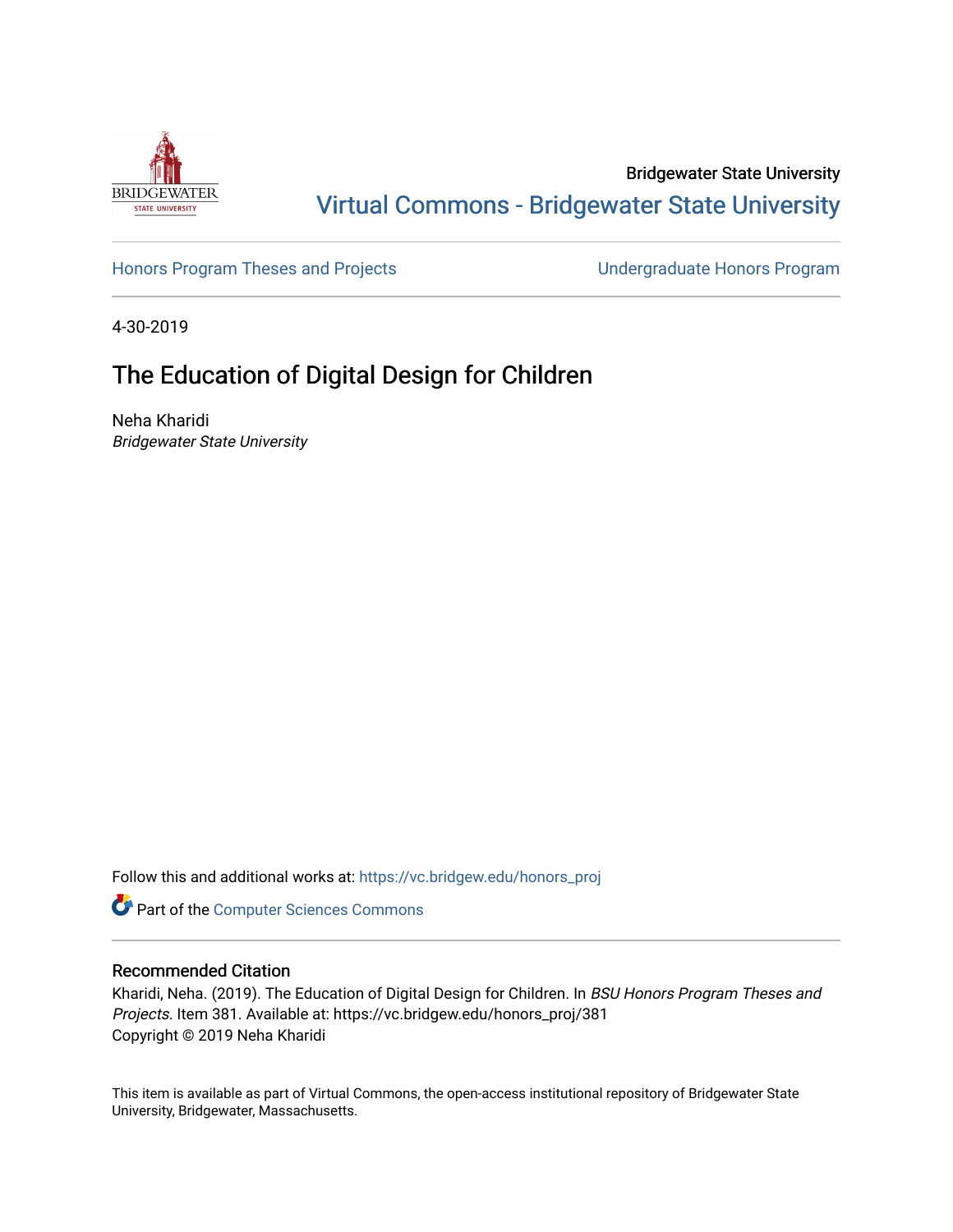The Education of Digital Design for Children

Neha Kharidi

Submitted in Partial Completion of the Requirements for Commonwealth Honors in Computer Science

Bridgewater State University

April 30, 2019

Dr. Michael Black, Thesis Advisor Dr. Heather Pacheco Guffrey, Committee Member Dr. Haleh Khojasteh, Committee Member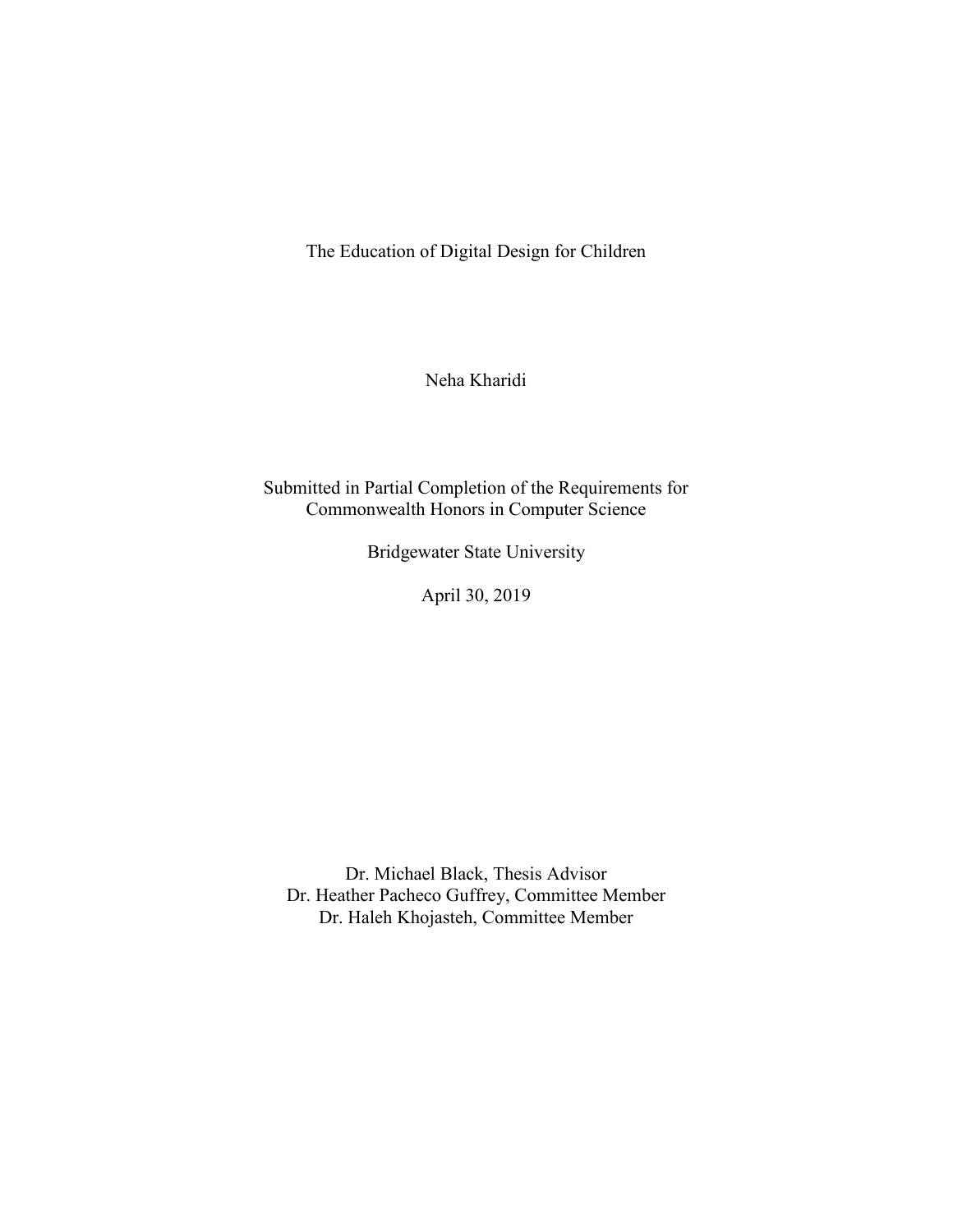# Contents

| <b>Abstract</b>                             | 3  |
|---------------------------------------------|----|
| <b>Introduction</b>                         | 4  |
| <b>Purpose</b>                              | 4  |
| <b>Background</b>                           | 5  |
| <b>Review of Existing Simulators</b>        | 6  |
| <b>Detailed Description of Proposed App</b> | 8  |
|                                             |    |
|                                             |    |
|                                             |    |
|                                             |    |
|                                             |    |
|                                             |    |
|                                             |    |
|                                             |    |
|                                             |    |
| <b>Future Work</b>                          | 14 |
| <b>Discussion</b>                           | 15 |
| Conclusion                                  | 15 |
| <b>References</b>                           | 16 |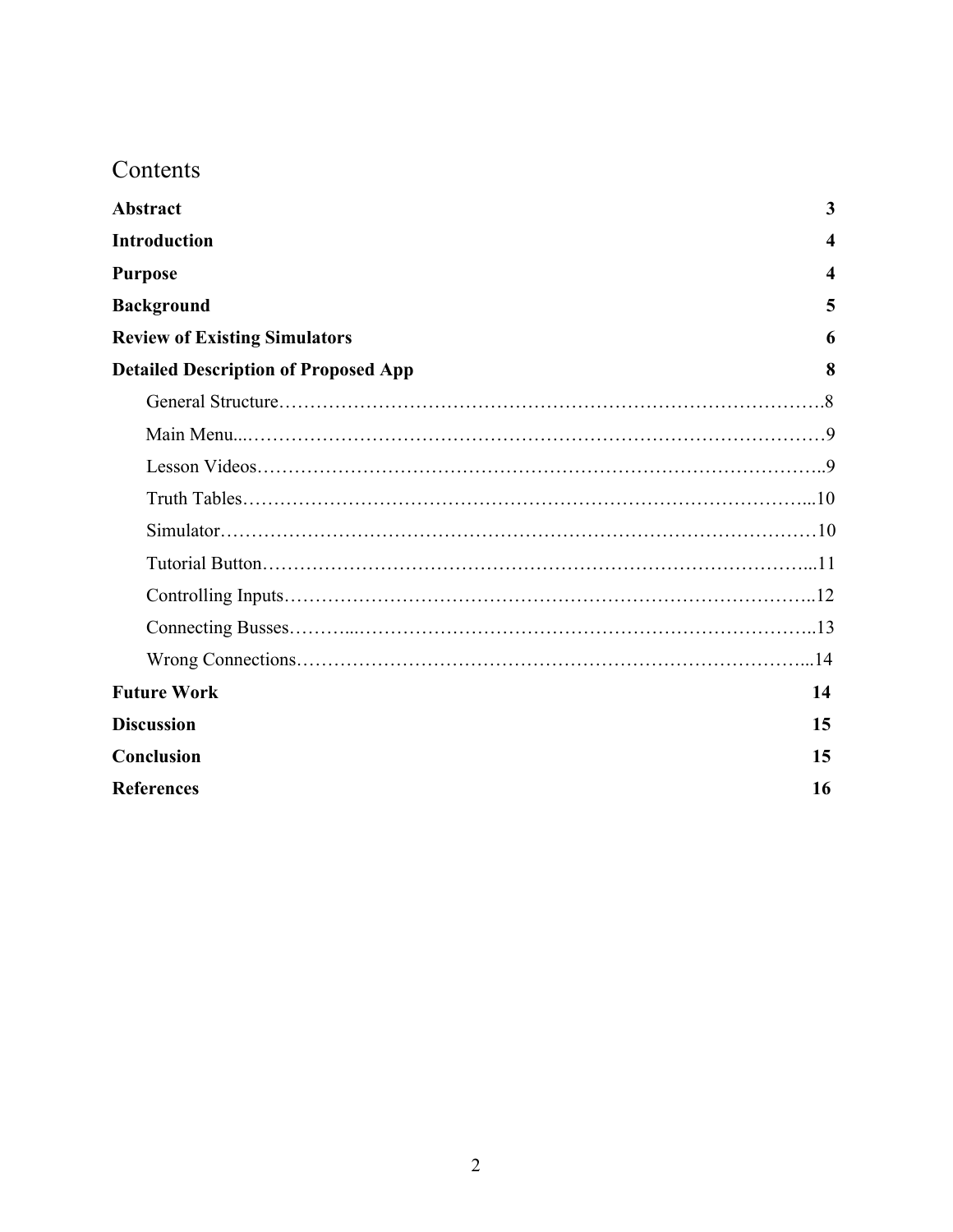### Abstract

Digital design is a set of rules stating how computer software and hardware are joined together and interact to make a computer work. This is an important area of study that should be made more accessible to children, particularly of the middle school age. Although middle schools do provide access to computer science software, access to the hardware aspect is nonexistent. In this project, I proposed to create a mock up for an android app that aims to teach children beginner concepts in digital design. It is my goal to one day create an app in order to bring these concepts into middle schools.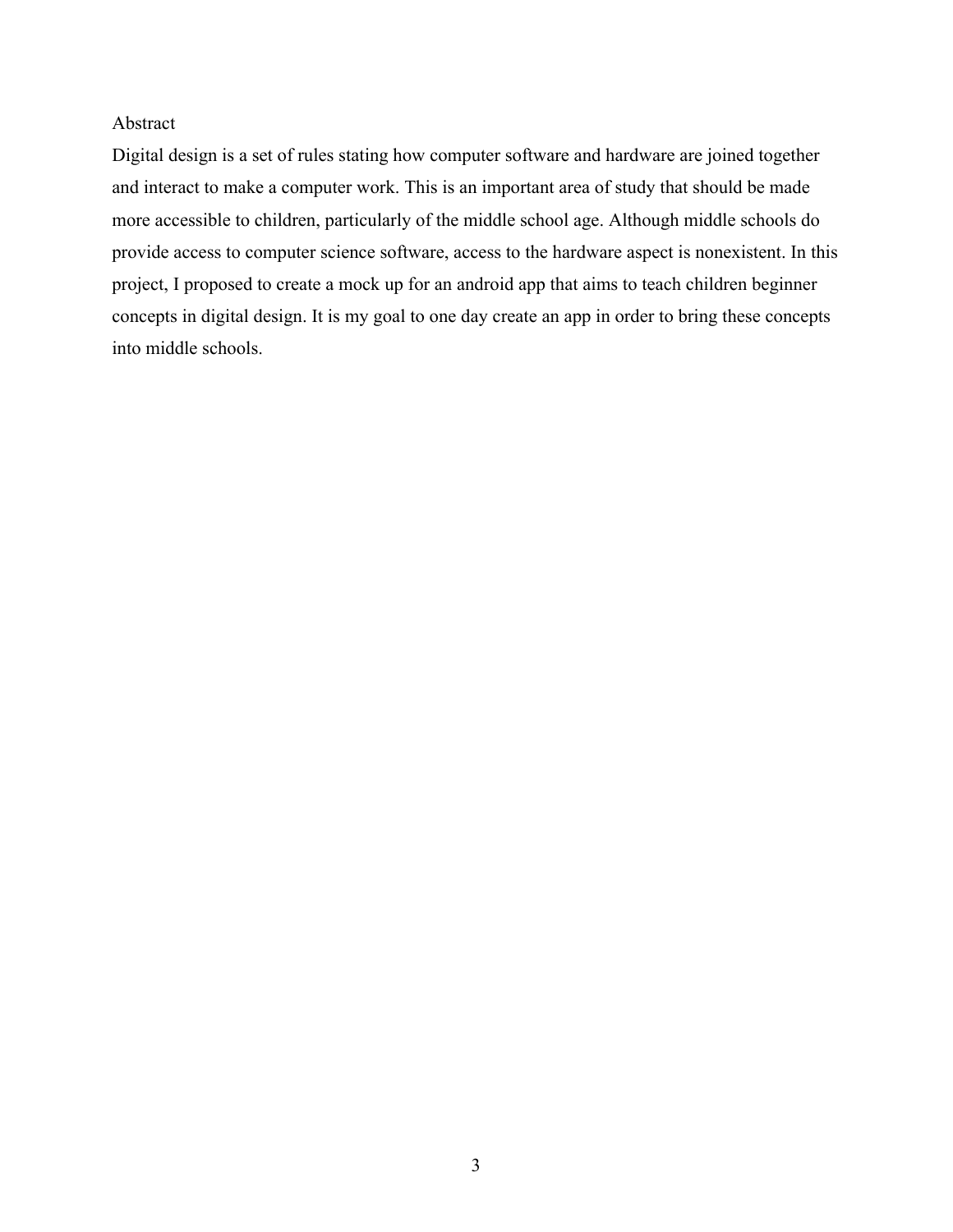#### **Introduction**

The use of technology is rapidly increasing in today's world, and the curriculum in our middle schools no longer reflects that. Children should have more access to fields beyond basic subjects such as reading and math. However, if a child did have interest beyond just reading and math, he or she could go online and learn how to code and program in any language they want. Some schools even have computer science programming classes. In fact, in states like Alabama, funds totaling up to 675k have been allocated for the Middle School Programming Initiative in 2018 (CSTA, 2018). However, although these programs educate on the software aspect, they fail to educate on the hardware aspect, specifically they fail to educate on digital design. Digital design is concerned with the way hardware components are connected together to form a computer system. There is a large population of people who can use a computer but have no resource to learn how one actually works or thinks. We are living in a fast-paced world that is driven by electronics, and the use of technology in our lives increases more and more every day. However, the problem is that there are not enough people interested in the field of computer science hardware due to the lack of exposure. In a TED talk published in 2015, Ashley Gavin, a computer science education consultant, talked about how there are more than 1 million jobs going unfilled because by the time kids go into college and pick their major, more than half of them have no idea what computer science is (Gavin, 2015). As the technology in this world is changing, the need to supply people with the tools to keep up with the rapidly changing technology remains essential. It is important to educate the upcoming generation. It is no longer just engineers who benefit from learning digital design. There are many areas of study that overlap with not only computer science but the hardware of computer science. For example, physics and computer hardware have a lot of overlap.

Furthermore, if someone wanted to further their knowledge in the software aspect of computer science there are many online resources available dedicated to this cause. However, there is a severe lacking in resources that would educate on the hardware aspect. This project aims to take the first steps toward creating a tool towards creating a tool that solves this problem; it will help middle school age children learn the structure and behavior of the various components of a computer, and how they interact to process the needs of the user.

## **Purpose**

My goal is to create a mock up for an application that serves as a tool to help children at the

4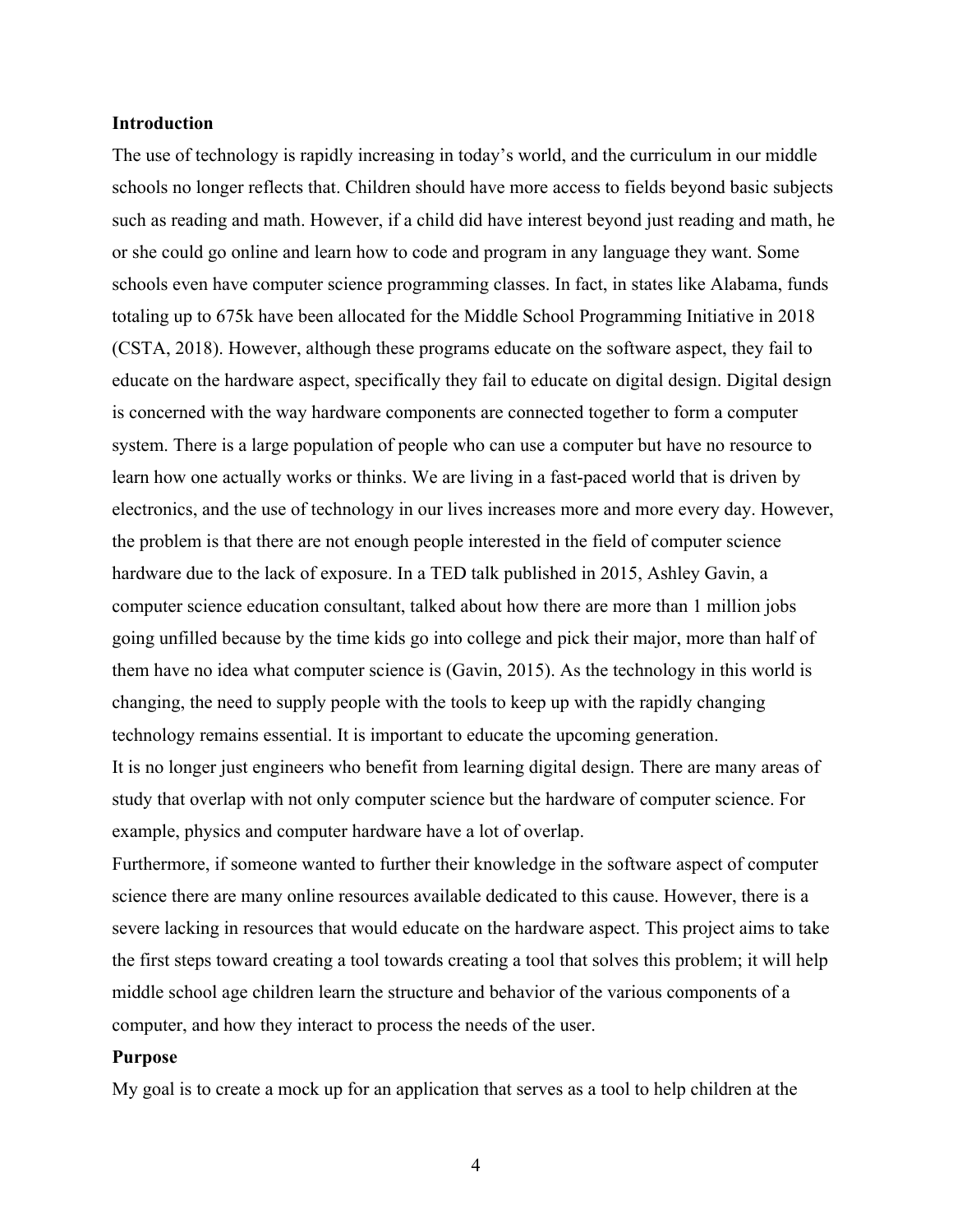middle school age become familiar with the basics of the hardware components in a computer and the fundamentals of logic design, so that they may gain exposure to the field early. This provides them with the avenue to possibly elucidate a career in computer science hardware early on.

#### **Background**

There are almost no resources easily available to teach computer science hardware, and the ones that do exist are too complicated for a novice learner to use. Some of these resources include WebMIPS, ProcSim and SimuProc. Each of these tools works by loading in code, which is not in the scope of the app that I am trying to design.

Before I began creating these mock ups, it was necessary to understand the motivation behind children's learning. In order to do this, I spent some time working with education professor Heather Pacheco-Guffrey to understand the motivations behind learning in middle school aged children. Relevant studies have indicated that digital game-based learning (DGBL) possesses significant potential for increasing students' learning motivation (Huang, 2011; Papastergiou, 2009) and enhancing their learning effectiveness (Yang, 2012; Wang & Chen, 2010). I learned that learning by doing is a core constructive principle when it comes to learning new concepts. With this new knowledge, I proposed to learn the basics of android app development in order to create detailed mockups of an app that teaches computer hardware particularly related to circuits. I intended to include various topics pertaining to digital components used in the organization and design of digital computers. These topics would include logic gates, truth tables and boolean algebra.

In order to understand how an Android app works from the inside and create realistic mock ups, I took online classes from Udacity.com. In these courses, I reviewed layouts and how to position items on a page relative to each other. This helped me understand what kind of functions an app should include, so I could make realistic mock ups that can be replicated when made into a functioning app.

Finally, I researched a number of already available tools that deal with digital design. This gave me an idea of how concepts in this field are already being depicted to an audience. I tested each of these tools and made a note of various aspects that would be applicable to my app. When I tested these tools, I mainly inspected the usability of three main concepts; logic gates, truth tables and boolean algebra. I chose these topics because they make up the foundation of digital

5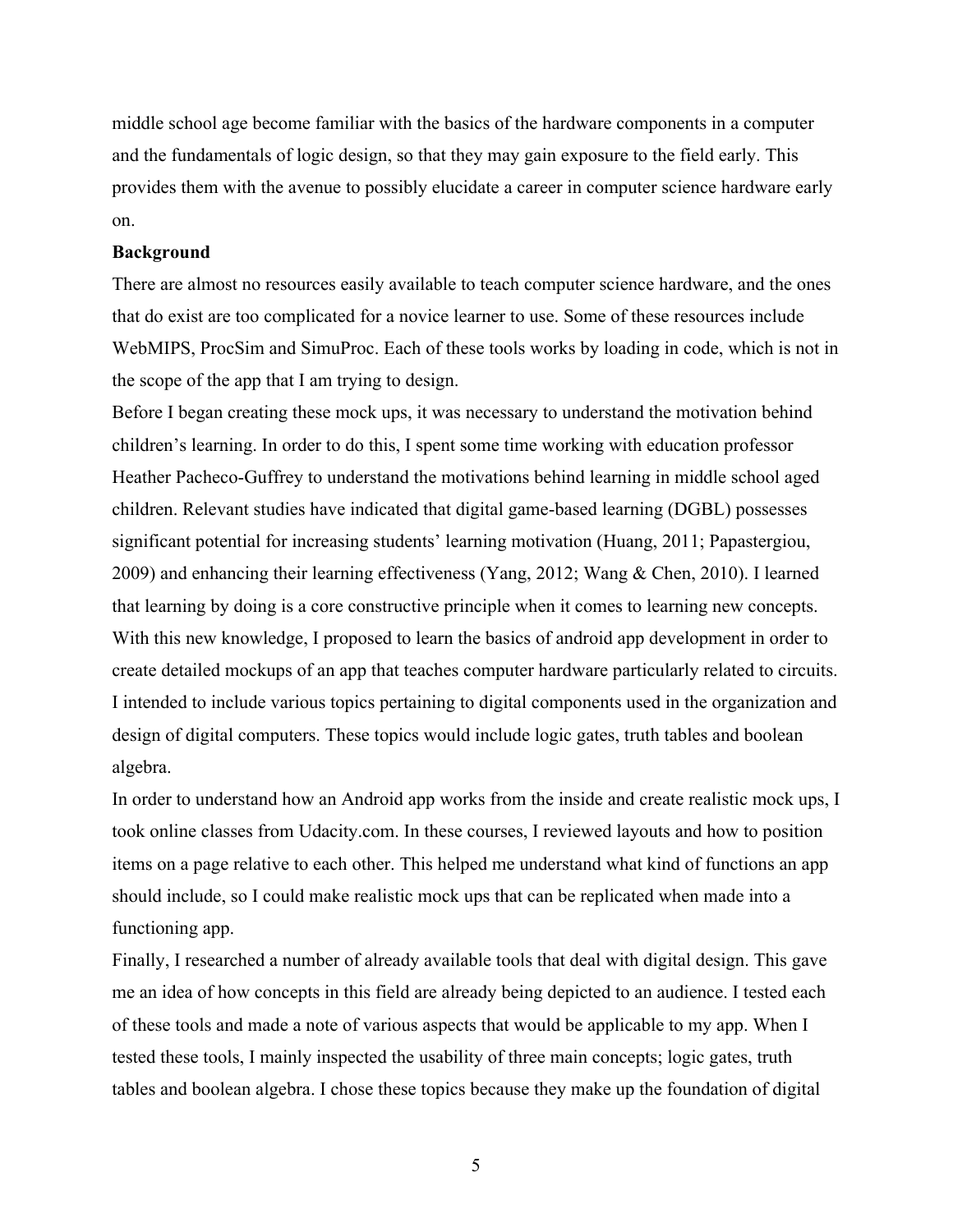design in accordance with the *Computer System Architecture third edition* textbook. When I tested these tools, I noted how complicated it was to use these features; specifically, I noted the level of difficulty in dragging logic gates, recognizing and defining gates and snap grid systems and ease in drawing wires

# **Review of Existing Simulators**

While researching existing tools for learning digital design, I found 3 notable ones: Visual Paradigm online, Circuitverse and Logic.ly. When reviewing these tools I focused on the way the logic gates were displayed, whether the interface I'm using had a snap grid system, and how easy it was to connect wires. I focused on these topics because they connect to the biggest concept in digital design: drawing circuits. In the table below, there are three simulators listed. Each of these simulators are listed with their name and qualities they possess pertaining to the four ideas mentioned above.

Each of these tools were chosen because their graphical interfaces possessed features that made using the simulator easy to grasp. These simulators are not intended for new learning. In order to incorporate an educational perspective, I used *Computer System Architecture* in conjunction with design elements of the simulators.

| Name                   | 1) Ability to easily drag logic gates          |
|------------------------|------------------------------------------------|
|                        | 2) Clarity of gates/label/input output legs/   |
|                        | 3) Snap grid system                            |
|                        | 4) Quality of wires                            |
| Visual Paradigm online | 1) Dragging gates is simple                    |
|                        | 2) Thin black lines, when mouse hovers over    |
|                        | gate the label is shown, input/output legs are |
|                        | think black lines                              |
|                        | 3) Uses grid system                            |
|                        | 4) Wires are lines, easy to connect with sharp |
|                        | lines                                          |
| Circuitverse           | 1) Dragging gates is simple                    |
|                        | 2) Thick black lines, when mouse hovers over   |
|                        | gate the label is shown, input/output legs are |

**Table 1. Notable Existing Simulators**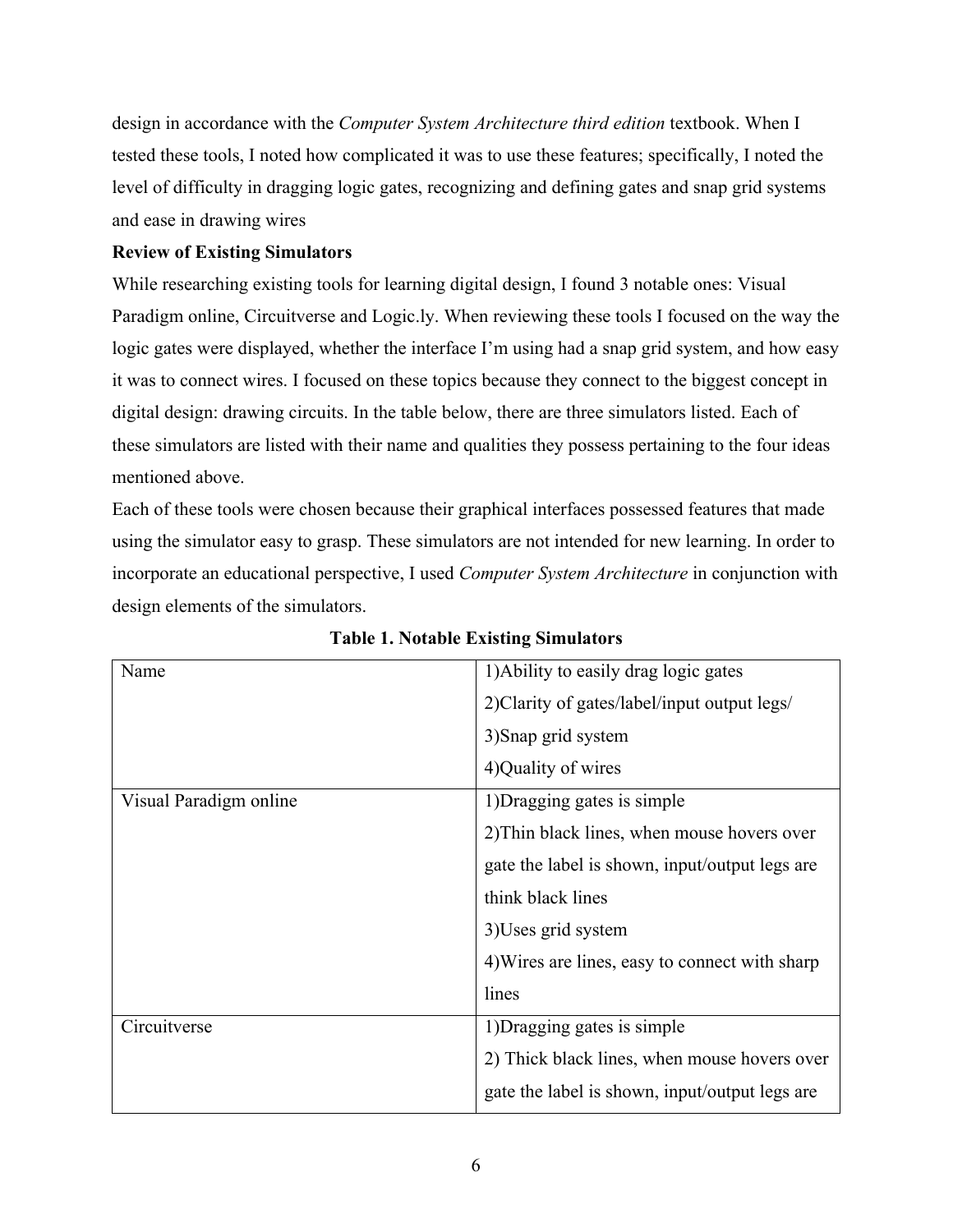|          | green circles                                    |
|----------|--------------------------------------------------|
|          | 3) Does not use a grid system                    |
|          | 4) Wires are lines that connect with sharp       |
|          | lines, easy to connect, red color                |
| Logic.ly | 1) Dragging gates is simple                      |
|          | 2) Thick black lines, label is listed under each |
|          | gate, input/output legs are lines with a circle  |
|          | attached.                                        |
|          | 3) Does not use a grid system                    |
|          | 4) Wires are thick red lines, with no sharp      |
|          | lines                                            |

Each of these tools also had some design features that have been incorporated into the mock ups.

# **Image 1, Visual Paradigm AND Gate**



Image 1 is an example of an AND gate used in Visual Paradigm. This website uses simpler logic gates with clear input and output legs. This shape is similar to the shapes found in textbooks. Computer System Architecture in particular uses similar symbols for gates.

**Image 2, Circuitverse** 



Circuitverse includes a feature that allows for adding a label.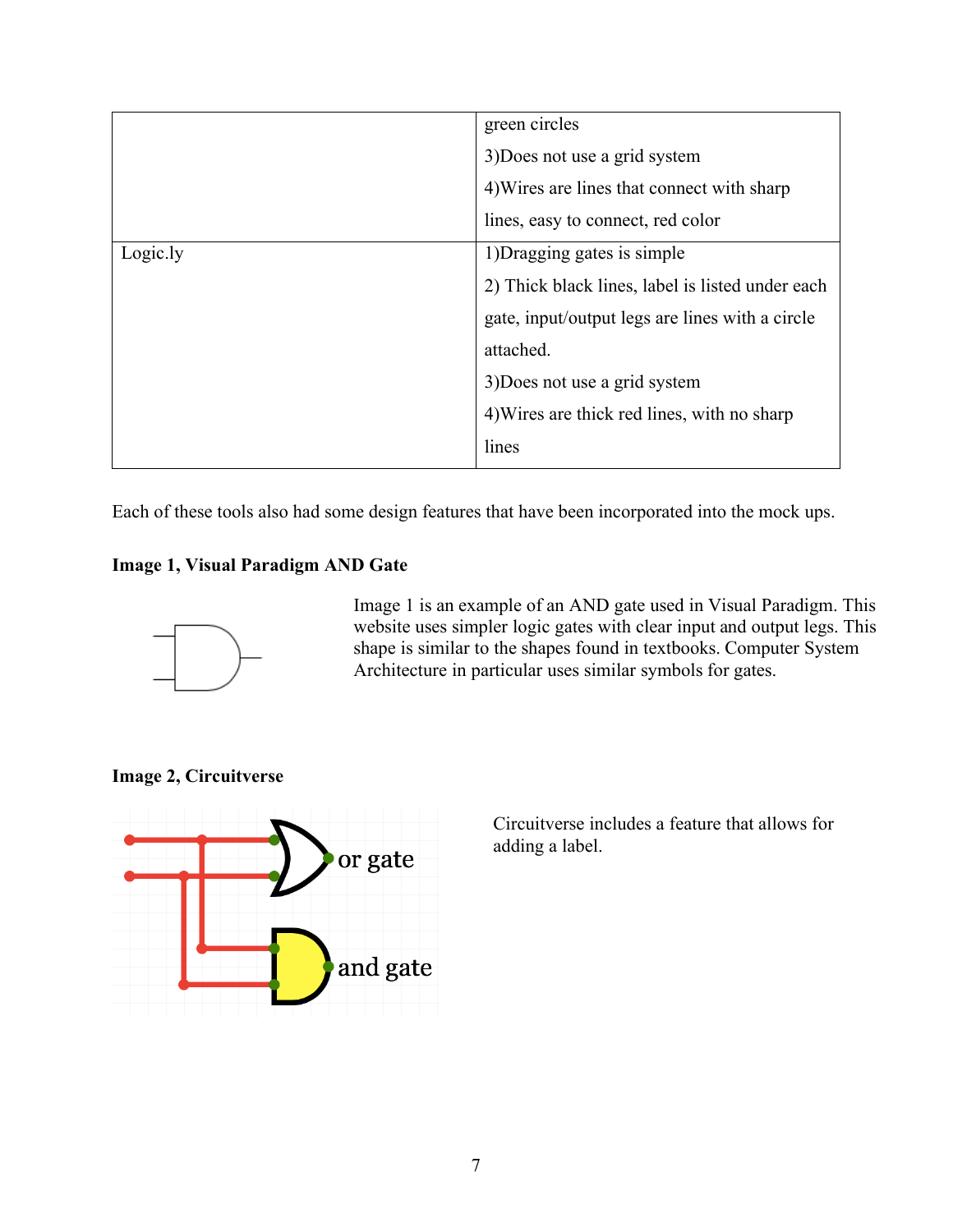## **Image 3, Logic.ly**



Logic.ly includes a window that allows the user to control each gate and its inputs.

## **Detailed Description of Proposed App**

## **General Structure**

My proposed app is an Android application that will teach the basics of computer architecture to middle school age children. The app starts on a menu page where the student can pick topics including logic gates, Boolean algebra, truth tables, or simulator. Each of these leads to their respective activity page. There is also a choice for lesson videos, where the student can be led to chapter videos. These videos will give example problems and real-world connections and activities for the student to try in the simulator.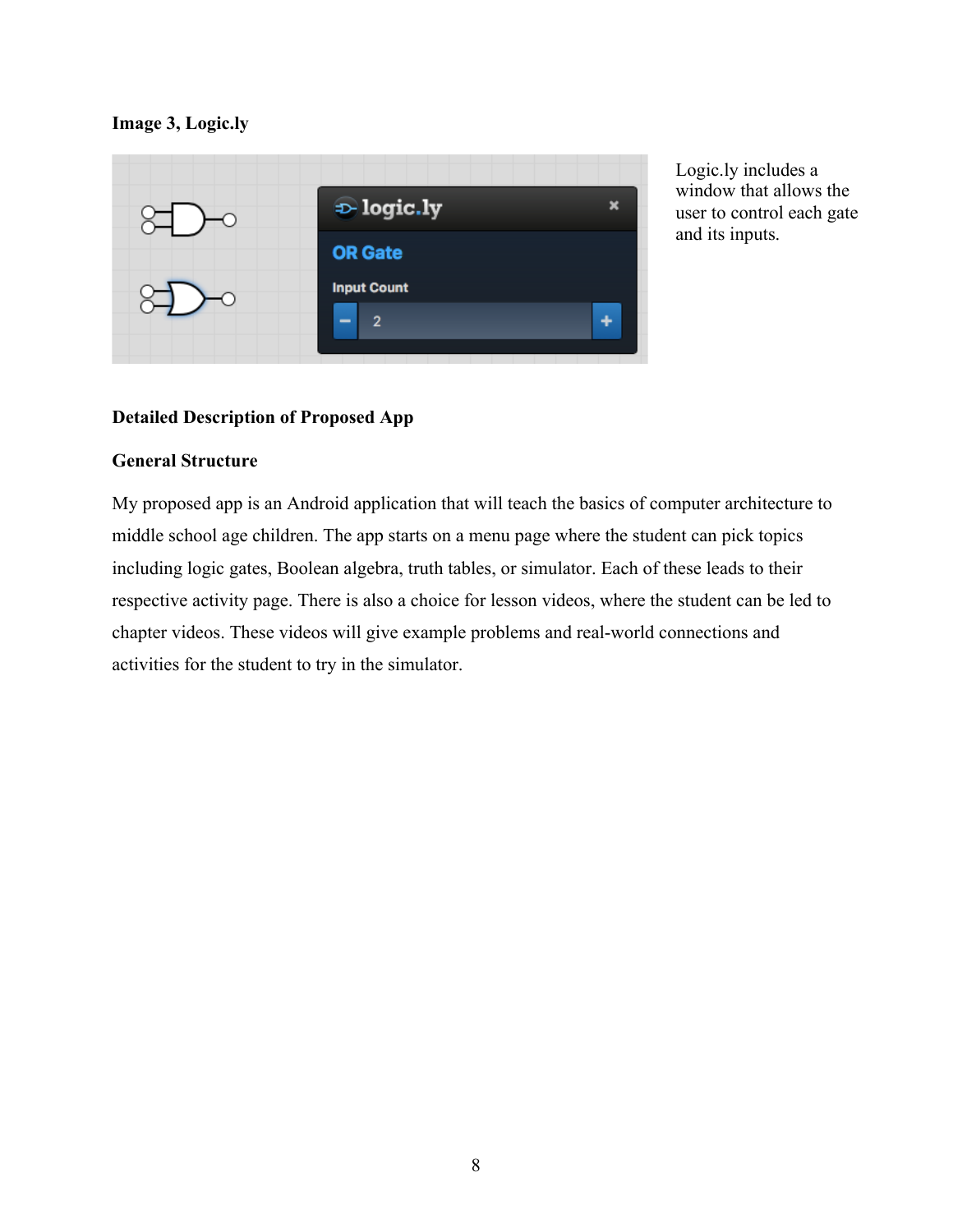#### **Image 4, Main Menu**



**Image 5, Lesson Videos**



The first page is the main menu. Selecting a choice leads to its respective activity. "Logic gates" leads to a static page of logic gates, with their name and symbol. "Boolean algebra" leads to a static page of Boolean algebra laws, with symbols and rules. "Truth tables" lead to the automatic table generator. "Lesson videos" leads to all the instructional videos and activities, and the student can follow those videos by switching to the simulator. The topics have been listed in the order that they are taught in the Intro to Computer Organization class taught at Bridgewater State University.

The lesson videos section is a place in the app meant for learning new information. The student can choose the topic they want and follow along in the simulator. The little logic gate under the video box is a quick link to the simulator, so that the student can follow along while watching the videos.

The student can also refer back the "How to use the simulator" section, so if there is any confusion with usage, the video can answer those questions.

If the student likes a certain video or wants to keep a list of favorite videos, they can click on the heart button which will allow the user to save the video in a separate list.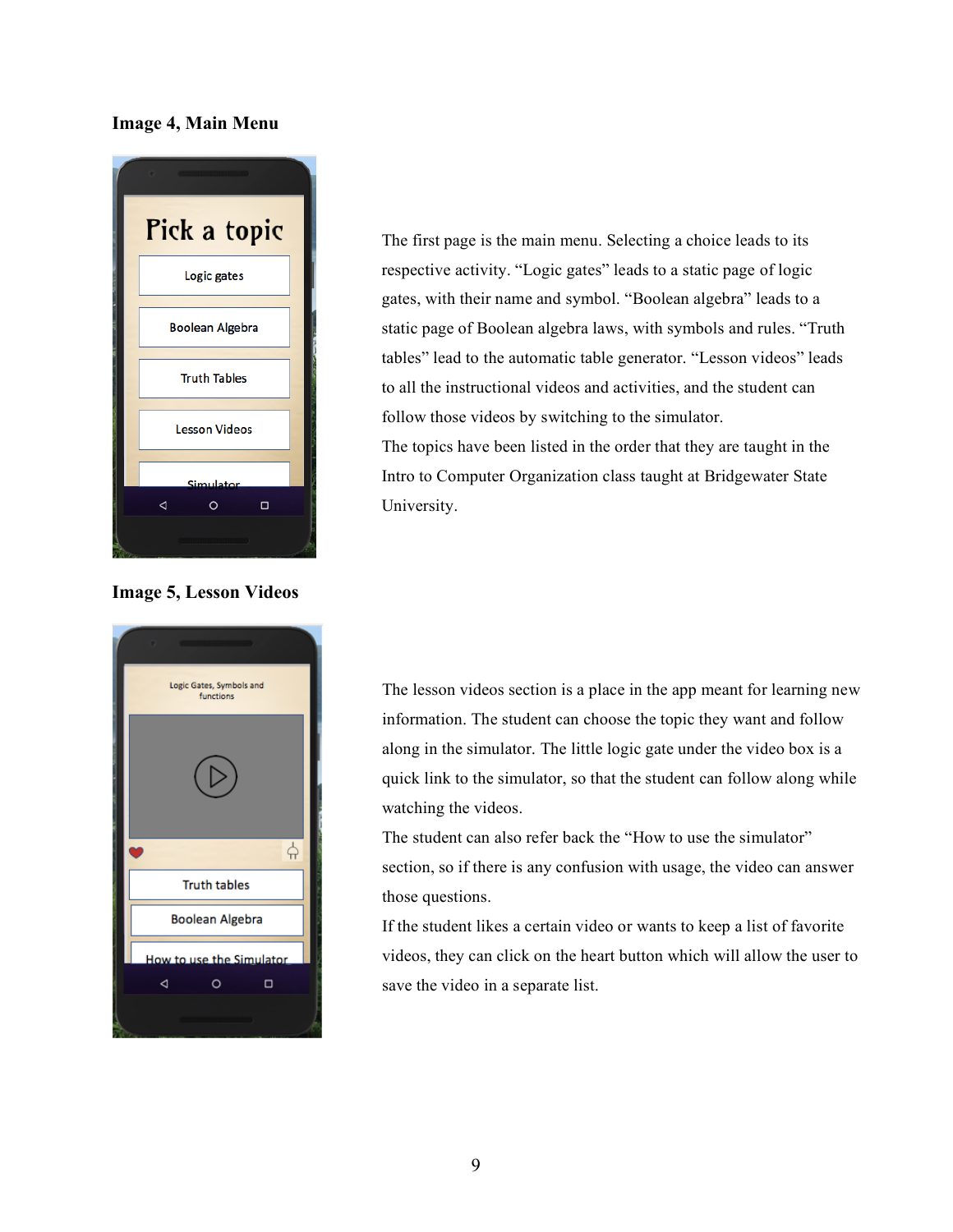#### **Image 6, Truth Table**



**Image 7 Simulator**



In my proposed mock ups, I have included a truth table section. The user can input an equation and obtain an auto generated truth table with the various outputs. If the student wants to be reminded on how the outputs are calculated, they can click on the link on the bottom of the screen. This feature is important because as the equations get more complicated, the various input/output possibilities grow. Therefor having a feature that allows the user to get all the possibilities at once eliminates some confusion.

The simulator is the main feature of the app. It's the most important aspect in learning digital design. The user can draw different circuits using the logic gates on the left-hand side. At the bottom of the list of logic gates, I have included a tutorial button. When the button is pressed, a tutorial pops up (Image 8). In the top right corner, the user can control input values of each gate that is placed on screen (Image 10).

In my attempt to create these mock ups, I learned basic app design in order to create realistic mock ups. I learned how to set layouts; for example, the following screen would be made by setting an overall horizontal layout consisting of all the gates and the white blank screen. Followed by an inner vertical layout, consisting of all the logic gates.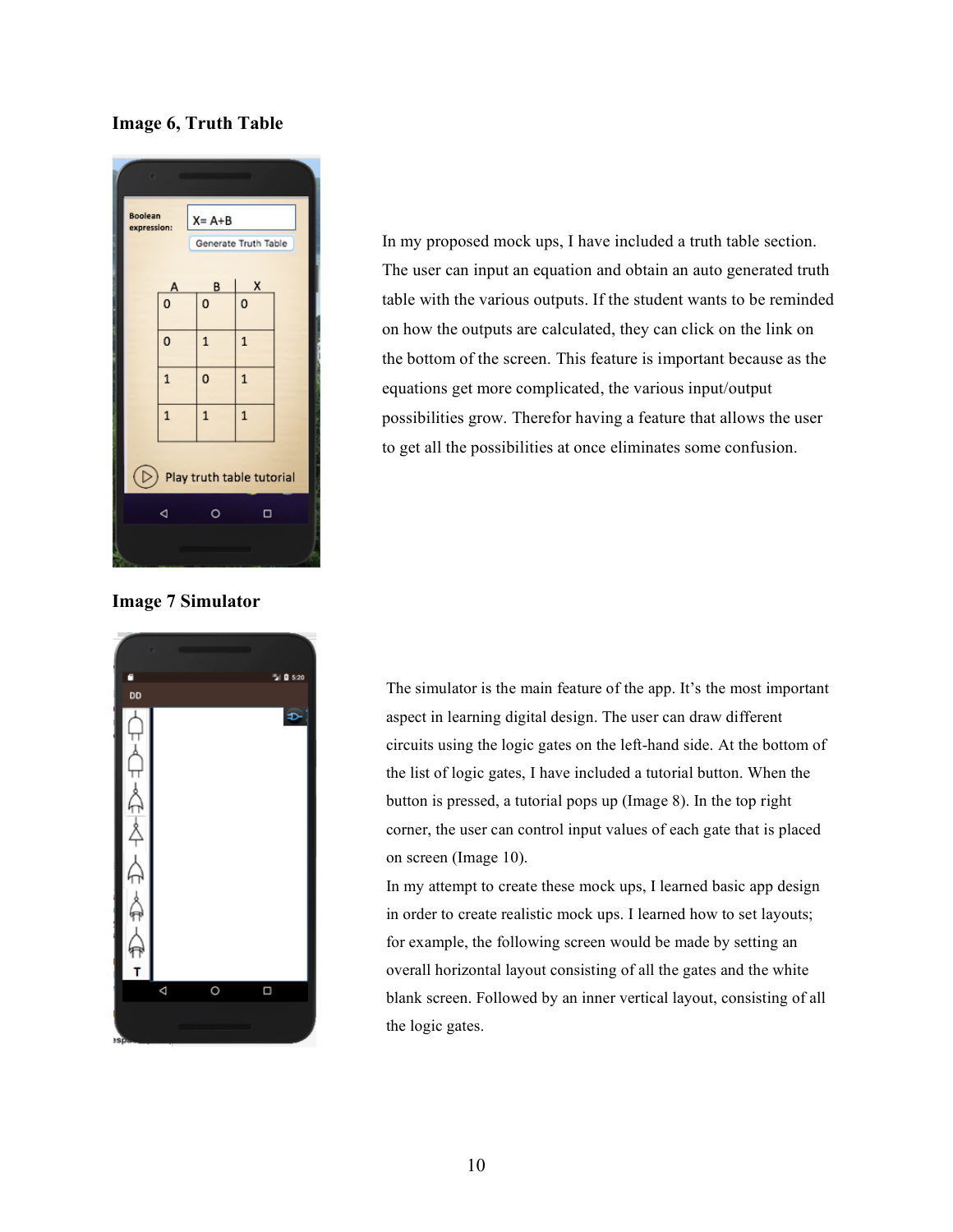# **Image 8 & 9, Tutorial Button**



Image 8 is an example of how the tutorial section would work. This section is different from the "How to use the simulator" option available in the lesson videos section. This version of tutorials would include important tips and tricks the user can flip though to remind themselves of different functions. I chose to have the user flip through the help screens because the action of sliding through the screens helps keep the attention of the user as opposed to having the reader lose interest, reading through blocks of text.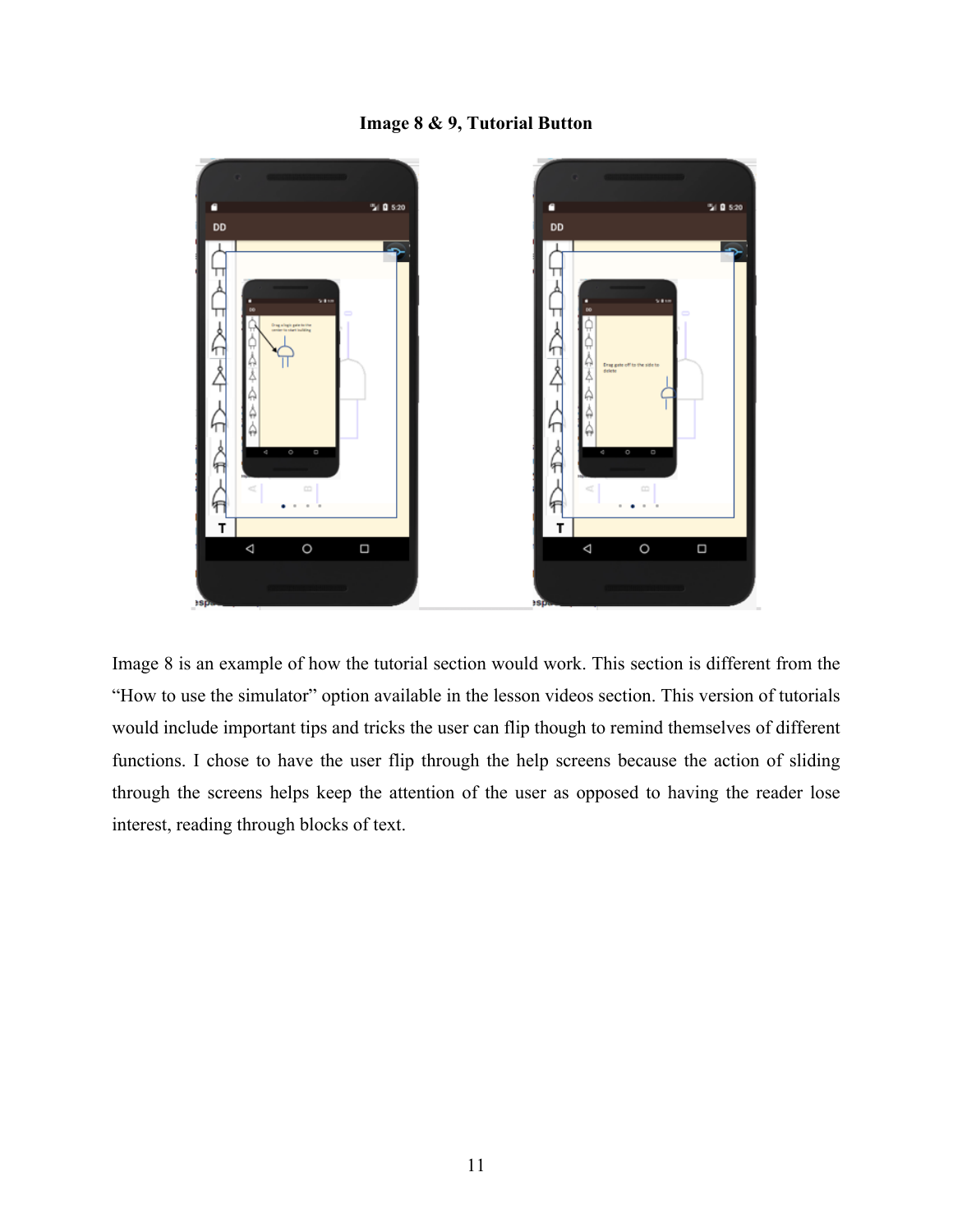## **Image 10 & 11, Controlling Inputs**



Inspired by Circuitverse I proposed this app would auto generate a name when a user drags a gate to the screen. This feature avoids confusion by helping the user distinguish between the different gates. Users can then automatically control the inputs by clicking the top right button; this feature was inspired by Logic.ly. I chose to incorporate this idea because it gives a sort of separation from the circuits and the control of inputs for the gates. Additionally, if the user wants to get rid of a gate, they will be able to drag it off to the side and it will disappear off the screen.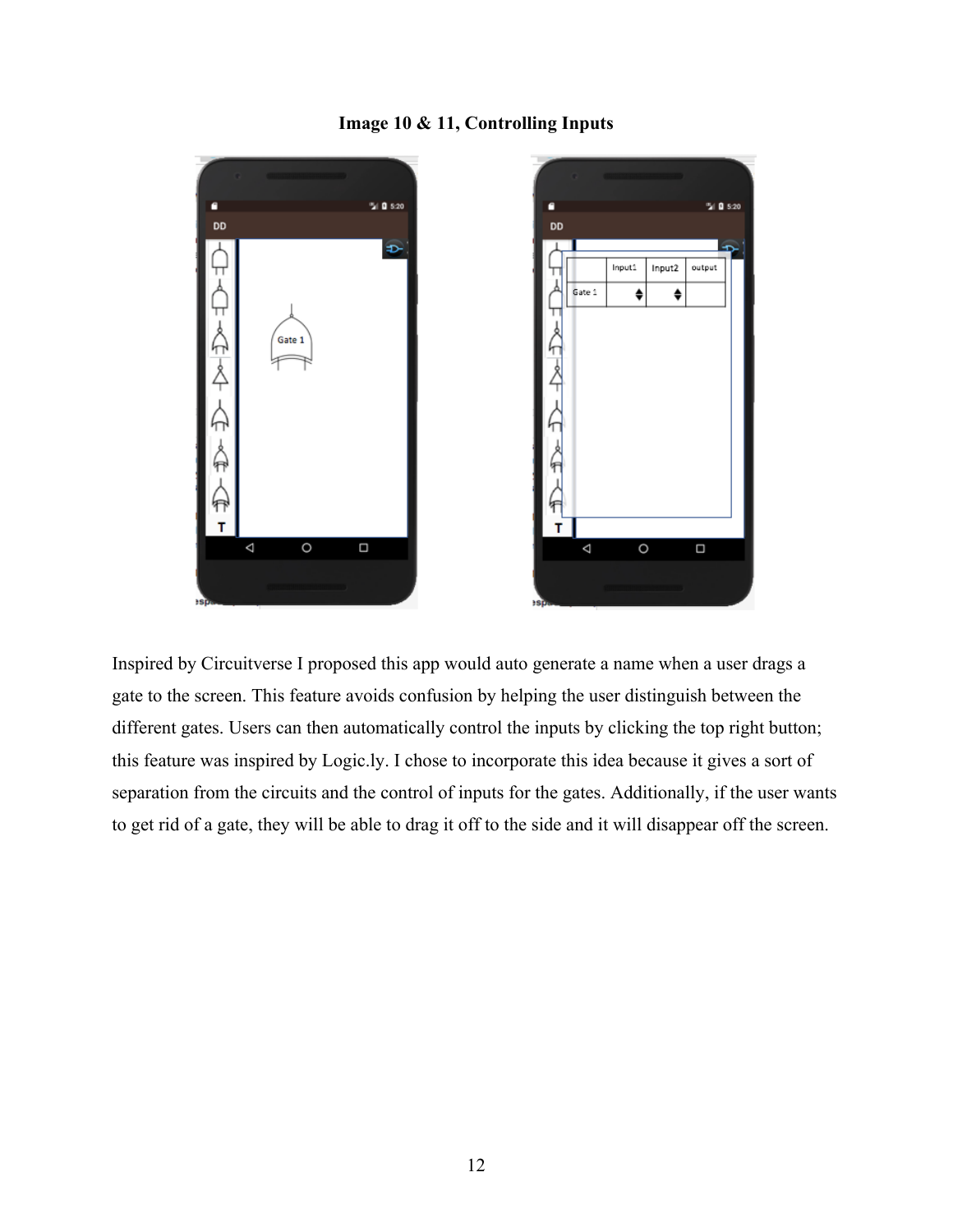#### **Image 12 & 13, Connecting Busses**



The user can connect the gates with each other by dragging from the leg of one gate and touching the leg of another gate. This layout was the simplest to keep track of, which was apparent in my use of Visual Paradigm. Keeping the look of the busses simple is necessary when working with such complicated concepts. If the screen becomes too cluttered then the user is likely to become demotivated. I also have the user drag the gates on and off the screen, to give the user the illusion that they are in control. According to an article written by the University of Graz, "The challenge of the game should fit the ability of the player; otherwise he/she would experience either anxiety or boredom instead of a 'flow'. By this means the player has the feeling of controlling the situation," (Mattheiss 2009; Albert 2009). This is exactly what I sought out to do when creating my designs; I want the user to be in control of the situation and not feel a sense of panic when the concepts get harder. The user can delete these busses by dragging them to the edge same as the logic gates, essentially leaving all the design choices up to the user.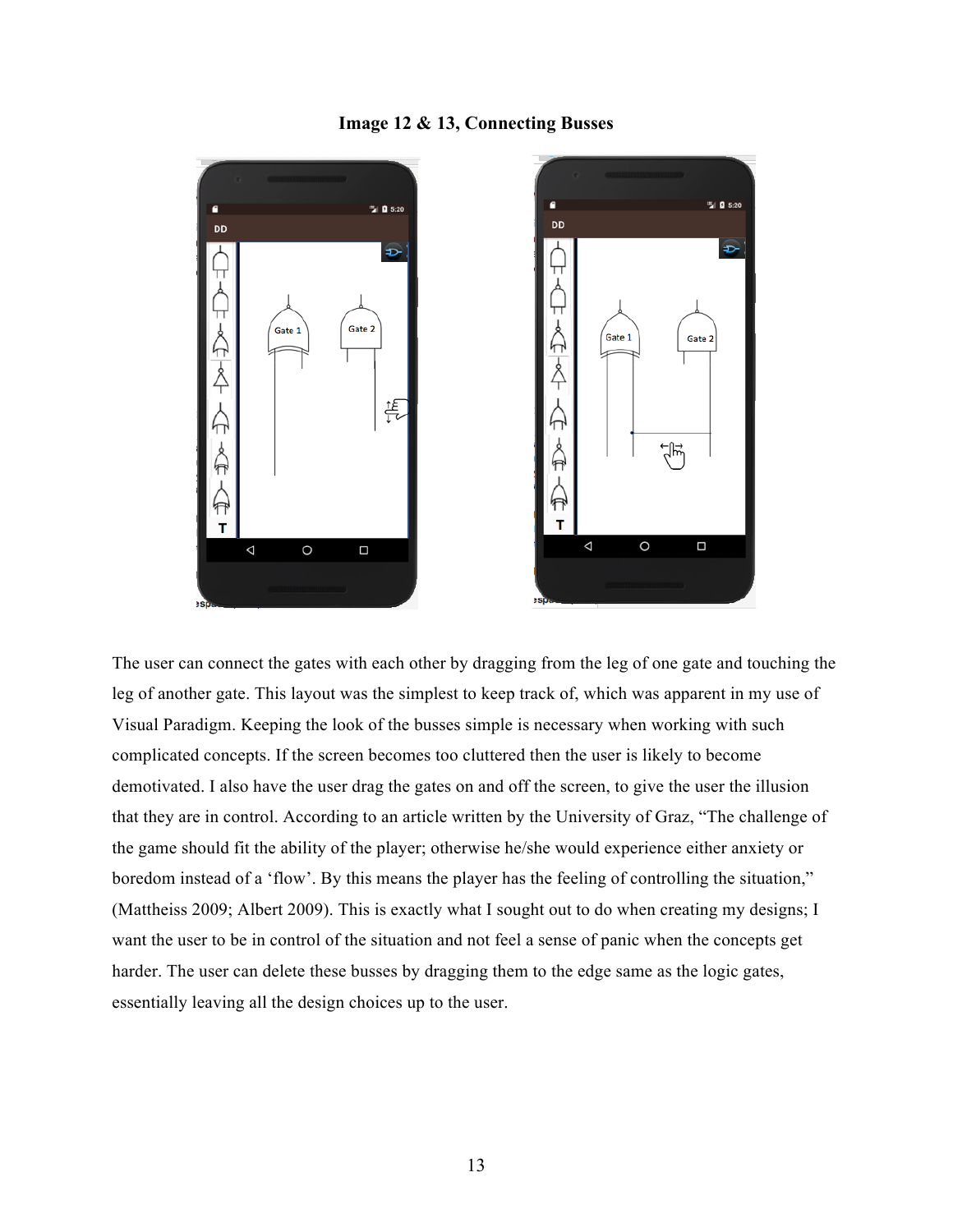#### **Image 14 & 15, Wrong Connections**



When a incorrect connection is made, the user is notified by the bus turning red. Red is commonly associated with wrong actions, so when the wire turns red, the user will identify their action is incorrect.

#### **Future Work**

While the mock ups I have designed are a good start, there is much more to be done. Down the road, I would like to add flip flop circuits and activities for the user to try and solve. Ideally, the app would cover a lot more concepts pertaining to digital design. I would also like to look deeply into user interface design to make the styles of the final app more appealing to look at. When it comes to learning in digital environments, the incorporation of game behavior is important. This is a quality I have not yet been able to plan into my designs, but it is an important one. I would like to add game qualities in the simulator, such as having the user draw a specific circuit in the simulator based off an equation. The users would learn how to do this with the instruction videos and the practice they would ideally acquire in the simulator.

I would also like to start developing the app, and hopefully introduce it into classrooms. I would like to do a user study to collect statistics on the amount of time a beginner user must spend in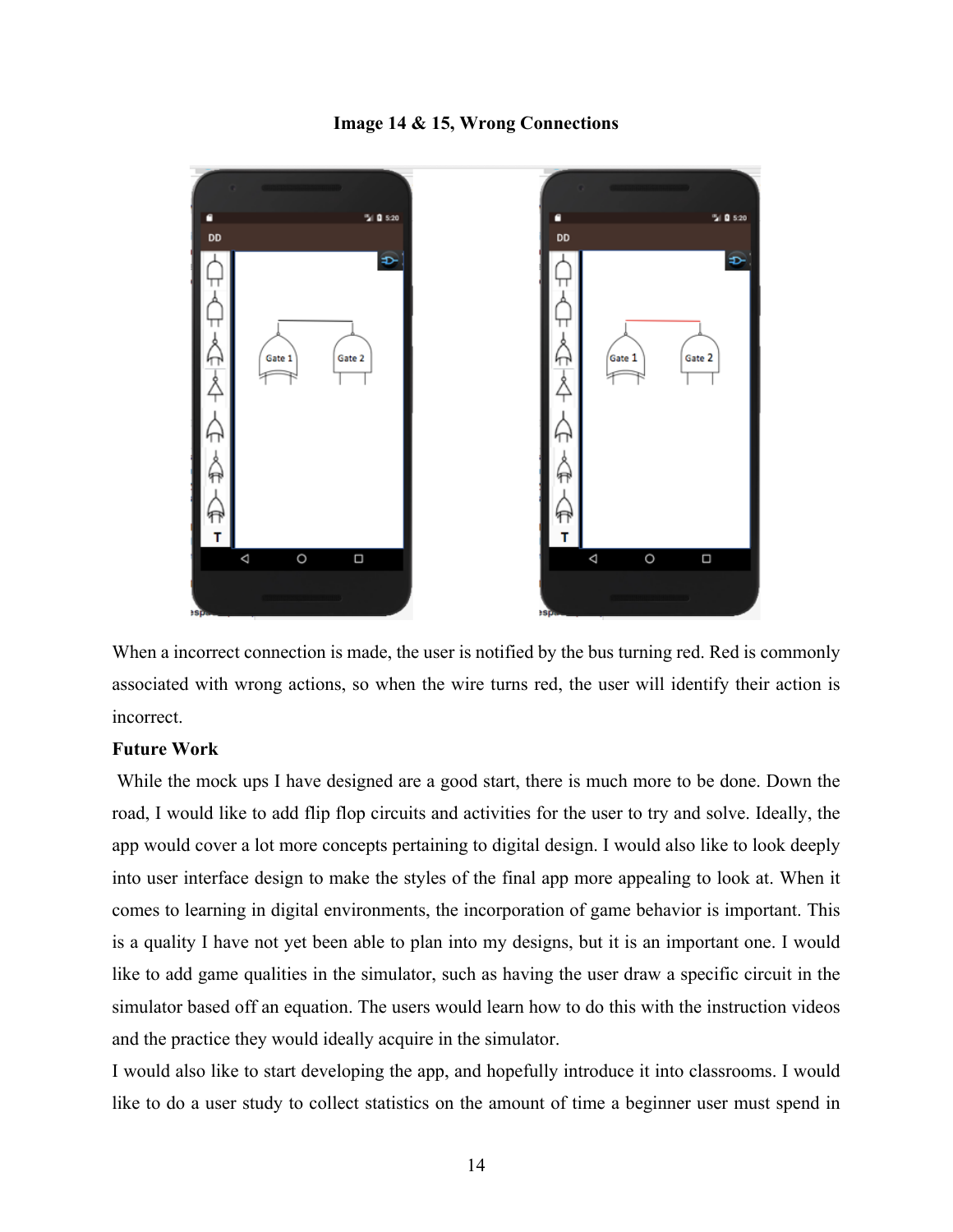order to get a grasp on the subject matter. Once those statistics are collected, I would like to refine the app to be successful to streamline the struggle a student goes through when there is a learning curve present. Once I have reached a place I am comfortable with in the app, I hope to add levels to try to reach all different levels of learners.

## **Discussion**

When I started this project, I hoped to code the app myself. Then, I realized after some trial and error, that the scope of the project is too much considering my level of knowledge in app design. Once I realized this, I decided that the amount of app design knowledge I did have would better serve me to design a plan for the app I would have liked to create. Taking my previous research in digital game based learning and its motivational influence in middle school children, I was able to come up with a basic design for an app to be developed later.

## **Conclusion**

The need for tools to help younger audiences learn concepts in digital design remains important. I hope that this project is a step forward in solving this problem.